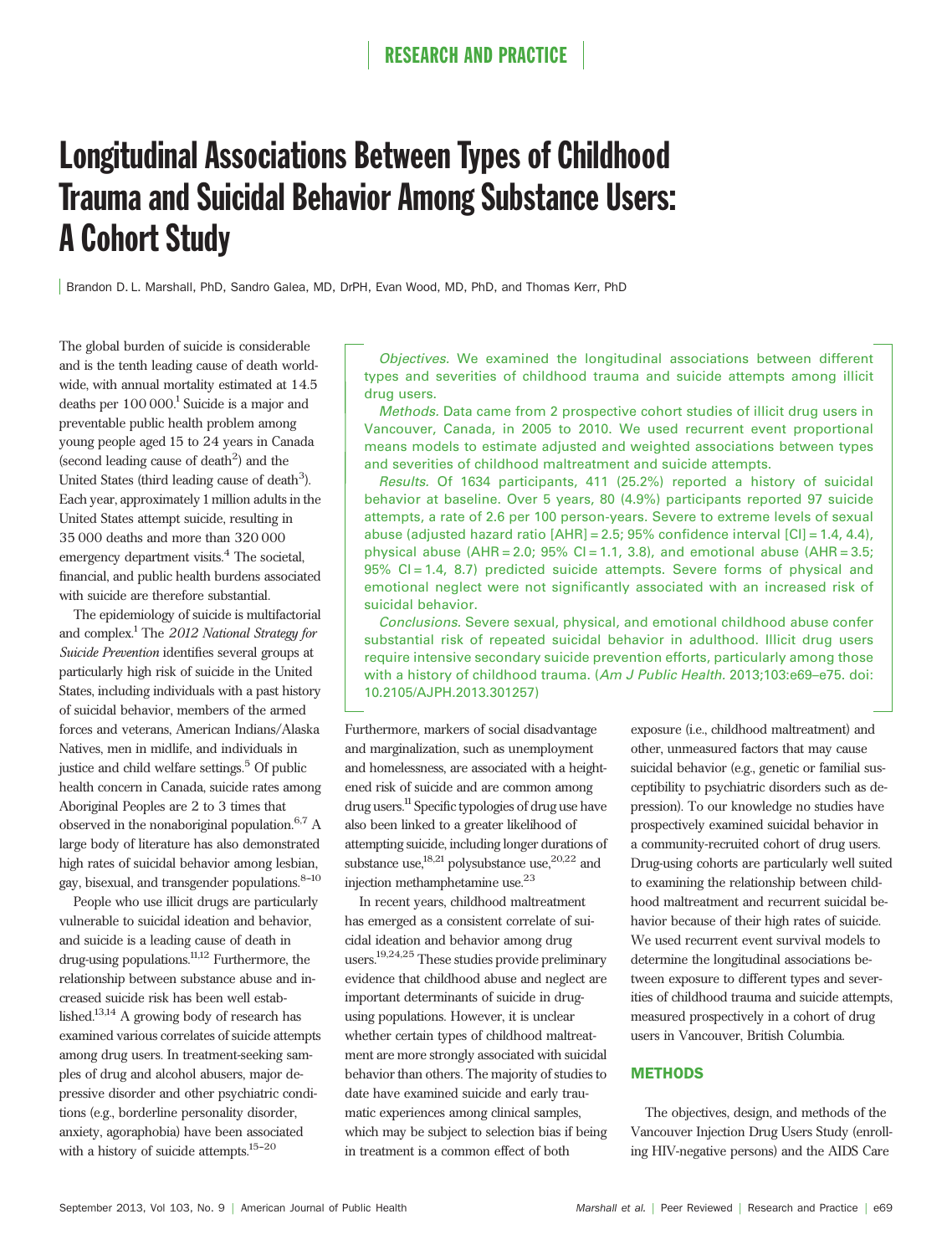Cohort to Evaluate Exposure to Survival Services (enrolling HIV-positive drug users) are described in detail elsewhere.<sup>26,27</sup> Briefly, since May 1996, 2707 drug users have been recruited into the studies. The instruments and all other follow-up procedures for each study are identical to allow for combined analyses. Recruitment proceeds by word of mouth, street-based outreach, and referrals from local social services. Participants are eligible to participate if they are aged at least 14 years, reside in the greater Vancouver region, and report injection drug use within the past 6 months. Commencing in 2005, an additional wave of recruitment was conducted, with similar criteria. However, eligibility for the AIDS Care Cohort to Evaluate Exposure to Survival Services study was expanded to include persons reporting heavy noninjection drug use in the past 6 months (e.g., crack cocaine, methamphetamine).

Measures ascertaining exposure to childhood trauma were added in late 2005; therefore, we restricted our analyses to the 1804 individuals who were enrolled and had completed at least 1 follow-up visit between December 1, 2005, and December 1, 2010. We further excluded 12 (0.7%) individuals who were missing sociodemographic data and 158 (8.8%) who refused to provide information regarding childhood traumatic experiences. The final analytic sample was 1634.

Every 6 months, participants attend study visits and complete an interviewer-administered questionnaire. Nurses also assess participants for various health conditions and obtain blood specimens for HIV and hepatitis C serology. Participants receive Can\$20 for each visit.

#### Measures

The studies collected information on a wide array of participant characteristics, such as sociodemographic information, drug use patterns, health service utilization, HIV risk behaviors, and health conditions, including suicidal ideation and behavior. Our primary outcome was response to the question, "In the last 6 months, have you attempted suicide?" Participants who responded affirmatively were counseled by on-site nurses and referred to additional services, if appropriate. At their first visit during the study period, participants were

also asked if they had ever attempted suicide in their lifetime.

The primary exposure of interest was childhood trauma, as measured by responses to the Childhood Trauma Questionnaire (CTQ).<sup>28</sup> All participants completed this instrument at their first study visit. The CTQ is a 25-item validated instrument used to assess, retrospectively, 3 forms of abuse (sexual, physical, and emotional) and 2 forms of neglect (physical and emotional) occurring in childhood. The CTQ provides a separate score for 5 subscales, each with 5 items, that correspond to each type of abuse or neglect. On a 5-point Likert scale from 1 (never true) to 5 (very often true), participants respond to statements such as "When I was growing up I had to wear dirty clothes" (physical neglect) and "Someone tried to make me do sexual things" (sexual abuse). Each subscale produces scores ranging from 5 to 25. We used recommended and a priori cutoff scores to translate each subscale score into 1 of 4 levels of childhood trauma: none or minimal  $(5-8)$ , low to moderate  $(9-12)$ , moderate to severe (13-15), and severe to extreme ( $>$  15).<sup>28</sup> The reliability and validity of the CTQ has been demonstrated, $28-30$  and the instrument has been used successfully in several studies of illicit drug users.<sup>31,32</sup>

To examine the extent to which childhood maltreatment predicts adult suicidal behavior outside of pathways involving established suicide risk factors, we included in all models individual characteristics known to increase the risk of attempting suicide. Variables considered as confounders were year of birth (age in years); gender (female vs male); sexual orientation (lesbian, gay, bisexual, or transgender vs heterosexual); aboriginal ancestry (Inuit, Métis, or First Nations vs other); HIV status, determined by serological testing (positive vs negative); and lifetime history of suicidal behavior at baseline (any attempts vs none). We also included the following as time-updated covariates in all hazards models (all, yes vs no): active injection drug use in the past 6 months, homelessness in the past 6 months, physical or sexual victimization in the past 6 months, recent nonfatal overdose experience, and current enrollment in a drug or alcohol treatment program. Finally, in light of the established relationship between depressive symptomology and suicidal behavior, we included as

a time-updated covariate self-reported depression, measured at each follow-up with the previously validated Center for Epidemiologic Studies Depression Scale and defined by an established cutoff  $(\geq 22)$  indicating high levels of depressive symptoms.<sup>33</sup>

### Statistical Analyses

As a first step, we computed mean scores and Cronbach  $\alpha$  for each CTQ subscale. We used the Pearson  $\chi^2$  test and the Wilcoxon test to compare sociodemographic characteristics and CTQ responses among those who reported attempting suicide during follow-up with those who did not.

Second, we used Kaplan--Meier methods $34$ to determine the cumulative incidence of attempting suicide during follow-up among study participants, stratified by CTQ severity category for each type of trauma. The study questionnaires assessed suicidal behavior occurring in the past 6 months, so we estimated the date of suicide attempt as occurring 3 months prior to the interview date. In time to first event analyses, we right-censored all participants who reported suicidal behavior as of the date of their first suicide attempt reported during follow-up. We right-censored persons who never reported a suicide attempt as of their last visit. We used the person-time method to calculate the cumulative incidence of suicidal behavior over the study period. We used the log-rank test to compare the survival distributions of the 4 CTQ severity categories. We used Cox proportional hazards regression to determine the crude and adjusted associations between each type of childhood trauma and time to first report of attempting suicide during follow-up.

Third, because some participants reported more than 1 suicide attempt during the study period, we constructed 5 recurrent event survival models to examine the relationship between the outcome of interest and exposure to each type of childhood trauma. These models incorporated information on all suicide attempts recorded over the entire study period and improved precision of the estimates of interest, because of more suicide events in each analysis. We used a proportional rates-means model described by Lin et al.<sup>35</sup> to account for correlation among the length of individuals' repeated time at risk for a suicide attempt. In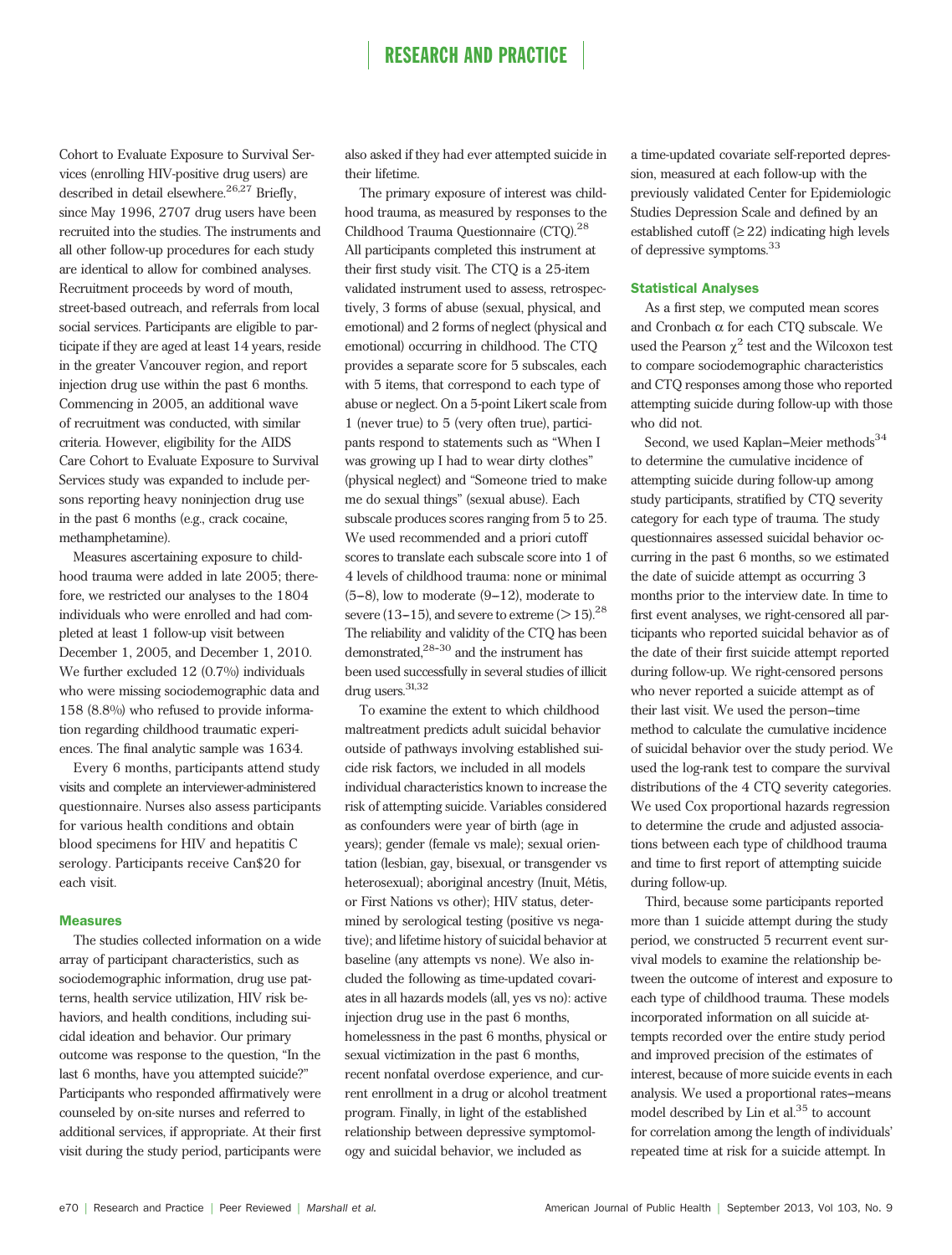TABLE 1—Sociodemographic Characteristics of Participants Who Did and Did Not Attempt Suicide: Vancouver Injection Drug Users Study and AIDS Care Cohort to Evaluate Exposure to Survival Services, Vancouver, British Columbia, 2005–2010

|                                          | <b>Attempted Suicide</b><br>$(n = 80)$ , Median | Did Not Attempt Suicide<br>$(n = 1554)$ , Median |         |
|------------------------------------------|-------------------------------------------------|--------------------------------------------------|---------|
| Characteristic                           | $(IQR)$ or No. $(\%)$                           | $(IQR)$ or No. $(\%)$                            | P       |
| Age, <sup>a</sup> y                      | 41 (33-47)                                      | 43 (36-48)                                       | .111    |
| Gender                                   |                                                 |                                                  | < 0.001 |
| Female                                   | 41 (51.3)                                       | 484 (31.2)                                       |         |
| Male                                     | 39 (48.7)                                       | 1070 (68.8)                                      |         |
| Aboriginal ancestry <sup>b</sup>         |                                                 |                                                  | .016    |
| Yes                                      | 36 (45.0)                                       | 498 (32.0)                                       |         |
| No                                       | 44 (55.0)                                       | 1056 (68.0)                                      |         |
| Sexual orientation                       |                                                 |                                                  | .474    |
| LGBT                                     | 12(15.0)                                        | 191 (12.3)                                       |         |
| Heterosexual                             | 68 (85.0)                                       | 1363 (87.7)                                      |         |
| <b>HIV status</b>                        |                                                 |                                                  | .749    |
| Positive                                 | 30 (37.5)                                       | 611 (39.3)                                       |         |
| Negative                                 | 50(62.5)                                        | 944 (60.7)                                       |         |
| History of suicidal behavior at baseline |                                                 |                                                  | < 0.001 |
| Yes                                      | 55 (68.7)                                       | 356 (22.9)                                       |         |
| No                                       | 24 (31.3)                                       | 1137 (77.1)                                      |         |
| Baseline depression score <sup>c</sup>   | $35(26-45)$                                     | 24 (14-33)                                       | < .001  |

Note. IQR = interquartile range; LGBT = lesbian, gay, bisexual, or transgender. Columns do not add to 100% because of missing or unavailable data.

<sup>a</sup>At first interview during follow-up.

**b**Self-identified First Nation, Inuit, or Métis.<br><sup>C</sup>Score on Center for Enidemiologic Studies

<sup>c</sup>Score on Center for Epidemiologic Studies Depression scale  $\geq$  22 indicated major depressive symptomology.

these models, we specified a counting process framework to define time to repeated events, such that individuals were considered to be at risk from time zero to the first event, from the first event to the second event, and so forth. As in the case of Cox proportional hazards regression, the model assumed proportional means.<sup>36</sup> We assessed this assumption for each variable of interest by visual inspection of the Schoenfeld residuals  $plots^{37}$  and by examining time-by-covariate interactions.<sup>38</sup>

We first computed hazard ratios representing the bivariable associations between severity of childhood traumatic experiences and repeated suicide attempts. We then constructed multivariable models that incorporated all variables hypothesized a priori as confounders. To account for possible informative censoring, we constructed a final set of models with stabilized inverse probability of censoring weights (IPCW).<sup>39</sup> In IPCW analyses, the sample is reweighted such that the contribution of participants who drop out is effectively

inflated. If model specification is correct, IPCW thus permits the estimation of effect estimates that would have been observed if all participants had stayed in the study. We modeled the probability of remaining uncensored, conditional on the study exposure and other covariates associated with the outcome, with pooled logistic regression, as described elsewhere. $40,41$ We conducted all statistical analyses with SAS version 9.3 (SAS Institute Inc, Cary, NC). We reported 2-sided P values.

### RESULTS

The 1634 participants eligible for analysis attended  $6217$  study visits (median  $=4$ ; interquartile range  $[IQR] = 1-6$ ). The median age at first study visit was  $42$  years (IQR =  $36-48$ ; range =  $19-71$ ; 1109 (67.9%) were male, 534 (32.7%) were of aboriginal ancestry, and 203 (12.4%) self-identified as lesbian, gay, bisexual, or transgender. At their first study visit, 411 (25.2%) participants reported

a lifetime history of suicidal behavior. Over the study period, 195 (11.9%) were lost to follow-up; dropouts were younger than retained respondents  $(P<.001)$  and more likely to have reported a history of suicidal behavior at their first study visit (35.3% vs 24.9%;  $P = .002$ ). Persons lost to follow-up also reported higher scores on each CTQ subscale  $(P<.05)$ . We accounted for these differences in the IPCW analysis.

Over the 5-year study period, 65 participants reported 1 suicide attempt, 13 reported 2 attempts, and 2 reported 3 attempts, for a total of 97 events among 80 participants. The resulting incidence density was 2.6 per 100 person-years (95% confidence interval [CI] = 2.1, 3.2). As shown in Table 1, persons who reported attempting suicide during follow-up were more likely than those who did not to be female  $(51.3\% \text{ vs } 31.2\%; P \leq .001)$ ; be of Aboriginal ancestry (45.0% vs 32.0%;  $P = .016$ ; score higher on the depression scale, indicating a greater prevalence of depressive symptomology at baseline (median score =  $35$  vs  $24$ ;  $P \le 0.001$ ); and report a history of attempting suicide at baseline  $(68.7\% \text{ vs } 22.9\%; P \leq .001).$ 

We observed a high prevalence of childhood traumatic experiences among study participants. The mean scores on the CTQ subscales were sexual abuse,  $10 (SD = 7)$ ; physical abuse, 11 (SD = 6); emotional abuse, 13 (SD = 6); physical neglect,  $10 (SD = 5)$ ; and emotional neglect,  $13$  (SD = 6). As shown in Table 2, the proportion of participants reporting severe to extreme levels of maltreatment ranged from 15.4% (physical neglect) to 34.2% (emotional neglect). Notably, one quarter of participants reported severe to extreme forms of sexual and physical abuse. For each subscale, Cronbach  $\alpha$ was greater than 0.75, indicating very good internal consistency. As shown in Table 2, for every CTQ subscale, we observed a significant association between the severity of childhood trauma and suicidal behavior during follow-up  $(all. P < .01)$ .

We observed statistically significant relationships between trauma severity and increased cumulative incidence of suicidal behavior for all types of abuse and neglect (all  $log$ -rank  $P$  values  $\leq$  .01; Figures A–E, available as a supplement to the online version of this article at [http://www.ajph.org\)](http://www.ajph.org). The cumulative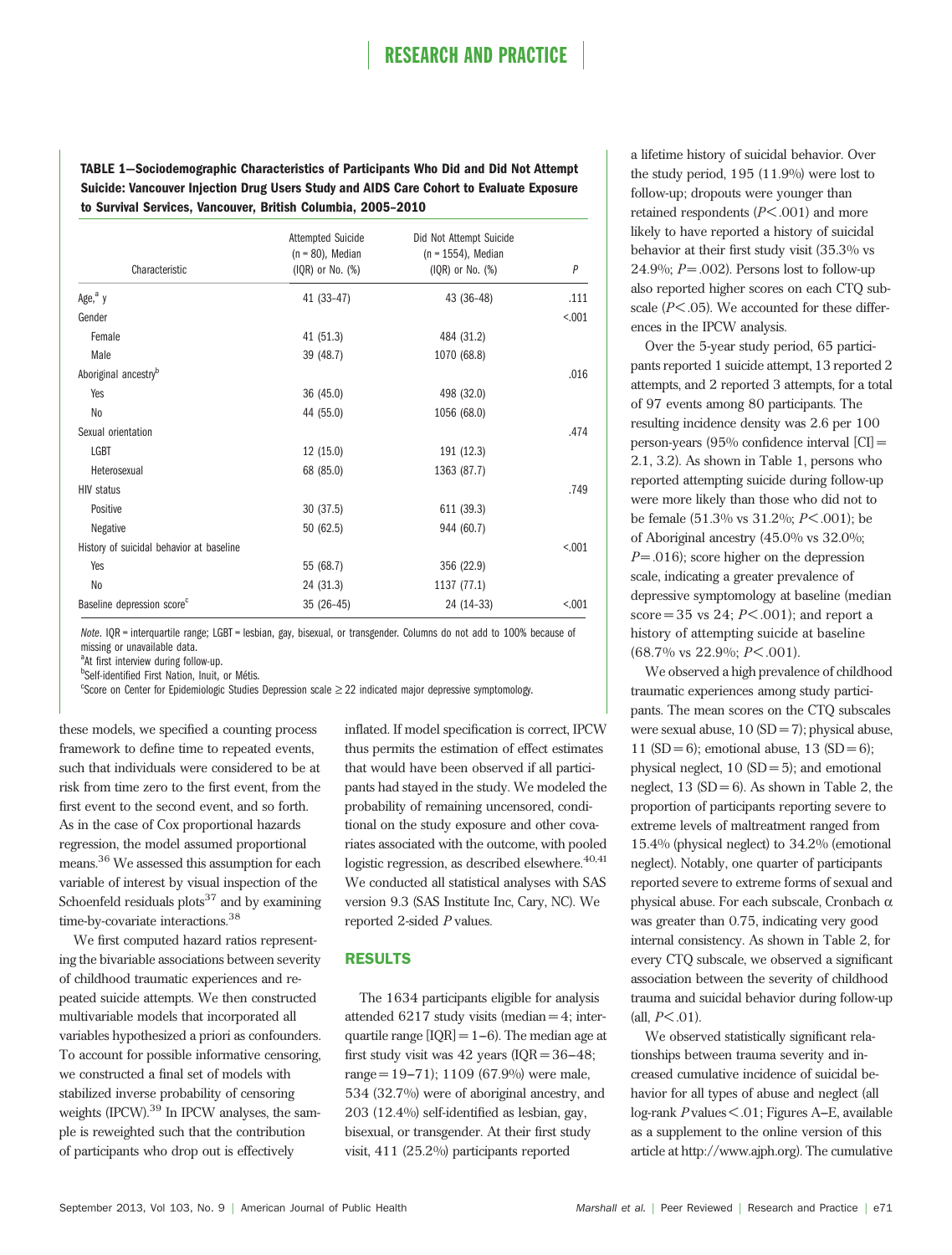TABLE 2—Associations of Childhood Trauma With Suicide Attempts Reported During Follow-Up: Vancouver Injection Drug Users Study and AIDS Care Cohort to Evaluate Exposure to Survival Services, Vancouver, British Columbia, 2005–2010

|                                   | Total ( $n = 1634$ ), | <b>Attempted Suicide</b> | Did Not Attempt<br>Suicide ( $n = 1554$ ), |             |
|-----------------------------------|-----------------------|--------------------------|--------------------------------------------|-------------|
| Type of Maltreatment <sup>a</sup> | No. (%)               | $(n = 80)$ , No. $(\%)$  | No. (%)                                    | $P^{\rm b}$ |
| Sexual abuse                      |                       |                          |                                            | < 0.001     |
| None or minimal                   | 960 (60.2)            | 25 (32.0)                | 935 (61.7)                                 |             |
| Low to moderate                   | 127 (8.0)             | 4(5.1)                   | 123(8.1)                                   |             |
| Moderate to severe                | 135(8.5)              | 6(7.7)                   | 129 (8.5)                                  |             |
| Severe to extreme                 | 372 (23.3)            | 43 (55.1)                | 329 (21.7)                                 |             |
| Physical abuse                    |                       |                          |                                            | .004        |
| None or minimal                   | 720 (44.9)            | 24 (31.2)                | 696 (45.6)                                 |             |
| Low to moderate                   | 301 (18.7)            | 10(13.0)                 | 291 (19.0)                                 |             |
| Moderate to severe                | 182 (11.3)            | 12(15.6)                 | 170 (11.1)                                 |             |
| Severe to extreme                 | 402 (25.1)            | 31 (40.2)                | 371 (24.3)                                 |             |
| Emotional abuse                   |                       |                          |                                            | < 0.01      |
| None or minimal                   | 497 (31.3)            | 8(10.2)                  | 489 (32.4)                                 |             |
| Low to moderate                   | 323 (20.4)            | 14 (18.0)                | 309 (20.5)                                 |             |
| Moderate to severe                | 248 (15.6)            | 15 (19.2)                | 233 (15.5)                                 |             |
| Severe to extreme                 | 518 (32.7)            | 41 (52.6)                | 477 (31.6)                                 |             |
| Physical neglect                  |                       |                          |                                            | < 0.001     |
| None or minimal                   | 652 (40.7)            | 23 (35.9)                | 629 (41.3)                                 |             |
| Low to moderate                   | 429 (26.8)            | 16(20.5)                 | 413 (27.2)                                 |             |
| Moderate to severe                | 273 (17.1)            | 11(14.1)                 | 262 (17.2)                                 |             |
| Severe to extreme                 | 246 (15.4)            | 28 (29.5)                | 218 (14.3)                                 |             |
| Emotional neglect                 |                       |                          |                                            | .007        |
| None or minimal                   | 416 (26.2)            | 13(16.7)                 | 403 (26.7)                                 |             |
| Low to moderate                   | 328 (20.6)            | 10(12.8)                 | 318 (21.1)                                 |             |
| Moderate to severe                | 301 (19.0)            | 15 (19.2)                | 286 (18.9)                                 |             |
| Severe to extreme                 | 543 (34.2)            | 40 (51.3)                | 503 (33.3)                                 |             |

Note. Not all columns add to 1634 because of missing values.

<sup>a</sup>Derived from responses to the Childhood Trauma Ouestionnaire.<sup>30</sup>

<sup>b</sup>Two-sided, from the  $\chi^2$  test with 3 df.

incidence of attempting suicide was particularly elevated among persons with severe to extreme levels of childhood traumatic experiences.

Table 3 depicts the crude, adjusted, and adjusted with IPCW recurrent event models for each type of childhood trauma. Plots of Schoenfeld residuals and inclusion of product terms between variables of interest and log time did not suggest evidence of nonproportionality in any of the 5 models. In adjusted and weighted proportional means models, severe to extreme sexual (adjusted hazard ratio  $[AHR] = 2.46$ ; 95% CI = 1.37, 4.42), physical  $(AHR = 2.00; 95\% CI = 1.06, 3.78)$ , and emotional (AHR = 3.52;  $95\%$  CI = 1.42, 8.71) abuse were all significantly associated with an

increased risk of suicidal behavior. By contrast, severe to extreme childhood physical (AHR = 1.43;  $95\%$  CI = 0.71, 2.91) and emotional  $(AHR = 1.37; 95\% CI = 0.70, 2.69)$  neglect did not predict suicide attempts during followup. The adjusted HRs corresponding to the low to moderate and moderate to severe categories for all types of childhood maltreatment were not significant.

In a subanalysis entering all considered covariates and each type of abuse into 1 model, severe to extreme childhood sexual abuse remained positively associated with suicidal behavior (AHR = 2.77;  $95\%$  CI = 1.46, 5.23), but severe to extreme physical  $(AHR = 0.73;$  $95\%$  CI = 0.35, 1.51) and emotional (AHR =

2.10;  $95\%$  CI = 0.75, 5.90) abuse lost statistical significance. The results of the standard Cox proportional hazards regression were similar to those obtained in the recurrent event models (Table A, available as a supplement to the online version of this article at [http://](http://www.ajph.org) [www.ajph.org\)](http://www.ajph.org).

### **DISCUSSION**

In this prospective cohort study of more than 1600 illicit drug users, a lifetime history of suicidal behavior was highly prevalent; furthermore, suicide attempts were common over the 5-year study period. We observed an increased hazard of suicidal behavior among persons who reported experiencing severe to extreme levels of childhood physical, emotional, and sexual abuse in weighted and adjusted recurrent event analyses.

To our knowledge, ours is the first study to examine prospectively the relationship between suicidal behavior and exposure to childhood trauma among a communityrecruited cohort of drug users. The observed lifetime prevalence of attempting suicide (25%) in our cohort was consistent with other samples of injection and noninjection drug users, which have reported prevalence estimates between  $17\%$  and  $45\%$ <sup>11,42-44</sup> Suicidal behavior was significantly more common than in studies of the general population; for example, our observed incidence of attempting suicide was at least 5 times the rate in representative samples of adult populations in the Netherlands,  $45$  Australia,  $46$  and the United States.<sup>47</sup>

Our finding that emotional abuse was strongly associated with an increased hazard of suicide attempts supports a small but growing body of cross-sectional studies suggesting that this type of maltreatment is, in addition to sexual and physical abuse, an important risk factor for suicidal behavior. $48,49$  For example, a study of low-income African American women demonstrated that persons who experienced any type of childhood abuse—physical, sexual, or emotional—were significantly more likely than women with no history of abuse to report suicidal behavior.<sup>50</sup> The strong associations between emotional abuse and suicidal behavior observed in our study and others merit further investigation but nonetheless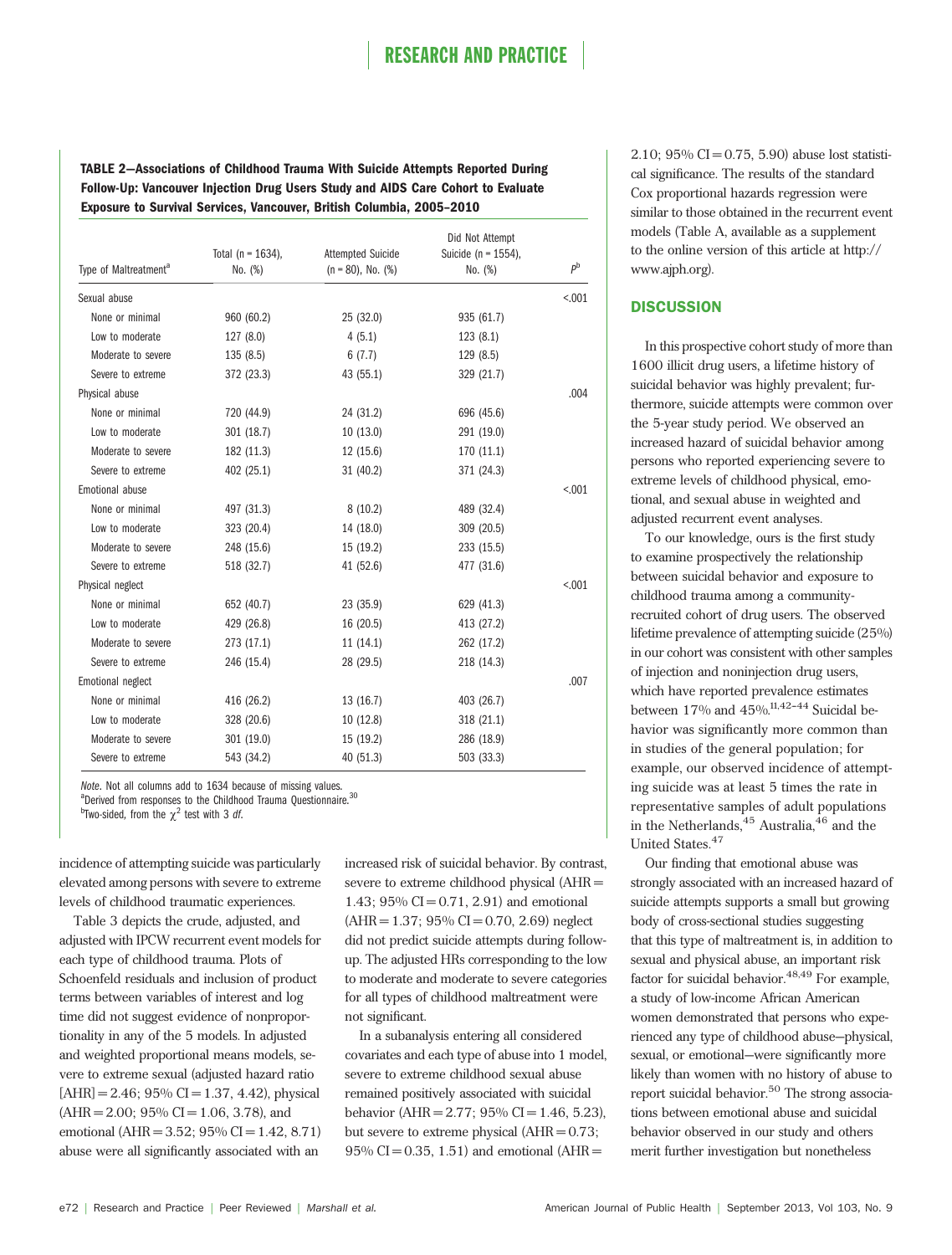TABLE 3—Crude and Adjusted Hazard Ratios for Attempting Suicide During Follow-Up From 5 Recurrent Event Models for Types of Childhood Trauma: Vancouver Injection Drug Users Study and AIDS Care Cohort to Evaluate Exposure to Survival Services, Vancouver, British Columbia, 2005–2010

| Type of Maltreatment <sup>a</sup> | Participants,<br>No. | Suicide<br>Attempts, No. | Crude HR<br>$(95% \text{ Cl})$ | <b>AHR</b> <sup>b</sup><br>$(95% \text{ Cl})$ | AHR With IPCW <sup>b,c</sup><br>$(95% \text{ Cl})$ |
|-----------------------------------|----------------------|--------------------------|--------------------------------|-----------------------------------------------|----------------------------------------------------|
| Sexual abuse                      |                      |                          |                                |                                               |                                                    |
| None to minimal                   | 960                  | 30                       | $1.00$ (Ref)                   | $1.00$ (Ref)                                  | $1.00$ (Ref)                                       |
| Low to moderate                   | 127                  | 4                        | 1.20 (0.41, 3.49)              | $0.92$ $(0.29, 2.93)$                         | $0.85$ (0.28, 2.56)                                |
| Moderate to severe                | 135                  | 7                        | $1.65$ (0.66, 4.18)            | 1.05(0.31, 3.58)                              | $0.52$ (0.13, 2.13)                                |
| Severe to extreme                 | 372                  | 54                       | 5.05 (3.00, 8.52)              | 2.81 (1.54, 5.14)                             | 2.46 (1.37, 4.42)                                  |
| Physical abuse                    |                      |                          |                                |                                               |                                                    |
| None to minimal                   | 720                  | 29                       | $1.00$ (Ref)                   | $1.00$ (Ref)                                  | $1.00$ (Ref)                                       |
| Low to moderate                   | 301                  | 11                       | 1.05 (0.49, 2.25)              | $0.81$ $(0.34, 1.94)$                         | 1.16 (0.45, 2.96)                                  |
| Moderate to severe                | 182                  | 13                       | 1.86 (0.91, 3.82)              | 1.10 (0.44, 2.75)                             | 1.11 (0.37, 3.39)                                  |
| Severe to extreme                 | 402                  | 41                       | 2.79 (1.59, 4.89)              | 1.57 (0.83, 2.99)                             | 2.00 (1.06, 3.78)                                  |
| Emotional abuse                   |                      |                          |                                |                                               |                                                    |
| None to minimal                   | 497                  | 8                        | $1.00$ (Ref)                   | $1.00$ (Ref)                                  | $1.00$ (Ref)                                       |
| Low to moderate                   | 323                  | 20                       | 3.45(1.42, 8.38)               | 2.32 (0.88, 6.14)                             | 2.43 (0.94, 6.29)                                  |
| Moderate to severe                | 248                  | 16                       | 3.85(1.63, 9.08)               | 2.01 (0.77, 5.24)                             | 1.41 (0.50, 3.95)                                  |
| Severe to extreme                 | 518                  | 51                       | 6.53 (3.02, 14.12)             | 2.85 (1.20, 6.76)                             | 3.52 (1.42, 8.71)                                  |
| Physical neglect                  |                      |                          |                                |                                               |                                                    |
| None to minimal                   | 652                  | 26                       | $1.00$ (Ref)                   | $1.00$ (Ref)                                  | $1.00$ (Ref)                                       |
| Low to moderate                   | 429                  | 21                       | 1.22 (0.62, 2.41)              | $0.79$ $(0.37, 1.70)$                         | 1.02 (0.45, 2.30)                                  |
| Moderate to severe                | 273                  | 13                       | 1.09 (0.52, 2.29)              | $0.57$ $(0.22, 1.49)$                         | $0.57$ $(0.22, 1.50)$                              |
| Severe to extreme                 | 246                  | 34                       | $3.72$ (2.09, 6.61)            | $1.60$ (0.81, 3.18)                           | 1.43 (0.71, 2.91)                                  |
| Emotional neglect                 |                      |                          |                                |                                               |                                                    |
| None to minimal                   | 416                  | 16                       | $1.00$ (Ref)                   | $1.00$ (Ref)                                  | $1.00$ (Ref)                                       |
| Low to moderate                   | 328                  | 12                       | 1.09 (0.46, 2.58)              | $0.92$ (0.39, 2.15)                           | $0.92$ (0.38, 2.19)                                |
| Moderate to severe                | 301                  | 19                       | 1.83 (0.83, 4.02)              | 1.17 (0.50, 2.72)                             | 1.22 (0.49, 3.04)                                  |
| Severe to extreme                 | 543                  | 48                       | 2.59 (1.35, 4.95)              | 1.48 (0.76, 2.88)                             | 1.37 (0.70, 2.69)                                  |

Note. AHR = adjusted hazard ratio; CI = confidence interval; IPCW = inverse probability of censoring weights.

<sup>a</sup>Derived from responses to the Childhood Trauma Questionnaire.<sup>30</sup>

<sup>b</sup>All models adjusted for age, gender, aboriginal ancestry, sexual orientation, HIV status, lifetime history of suicidal behavior at baseline, depression, active injection drug use, homelessness, victimization, recent overdose experience, and current enrollment in drug or alcohol treatment.

<sup>c</sup>Five sets of censoring weights were constructed from pooled logistic models with the following covariates: age, gender, aboriginal ancestry, lifetime history of suicidal behavior at baseline, depression, victimization, recent overdose experience, and each type of childhood trauma (for each of 5 models).

suggest that emotional maltreatment should be addressed in therapeutic and clinical contexts.

The etiologic mechanisms through which childhood trauma heightens vulnerability to suicidal behavior have been the focus of clinical, epidemiological, and genetic studies. Evidence shows that early exposure to stress and trauma adversely affects brain development, which in turn results in an increased risk of psychopathological symptoms.<sup>51</sup> Many mediating factors have also been identified, for example, alcoholism,  $52$  depression,  $53,54$ 

aggression,<sup>55</sup> posttraumatic stress disorder,<sup>53</sup> and impulsivity.<sup>56</sup> We were unable to identify mediational mechanisms because of limited power; however, it is likely that some of these pathways explain the relationships we observed.

Clinicians and community health professionals working with illicit drug users should be aware that persons with a history of severe traumatic childhood experiences are at high risk for suicidal behavior. Therefore identifying and treating persons with severe childhood trauma may have a significant impact on this

public health problem. In addition, clinicians who identify suicide attempts should routinely assess patients for childhood abuse to address these problems and reduce the risk of recurrent suicidal behavior.<sup>57</sup> Finally, the integration of suicide prevention interventions within programs frequently accessed by drug users, such as community health clinics and needle exchange programs,<sup>58</sup> requires increased attention, consideration, and evaluation.

### Limitations

Although we were able to account for several important risk factors associated with suicidal behavior, there exists the possibility of unmeasured confounding. Specifically, we were unable to examine early childhood environmental and familial factors that have been shown to frequently co-occur with childhood abuse and neglect.<sup>49,59</sup> We were also unable to account for recently identified genetic factors that have been shown to moderate the relationship between childhood traumatic experiences and adulthood psychopathologies.60,61 The lengthy period between exposure to childhood trauma and participants' responses likely led to some under- or misreporting of some traumatic experiences as a result of response biases. We attempted to reduce the degree of exposure misclassification by relying on a previously validated instrument that showed a high level of internal consistency among study participants.

It is also likely that some suicide attempts were either not reported because of recall error or were considered unintentional overdoses by study participants. Whenever possible, nurses and trained interviewers attempted to distinguish suicide events from overdose experiences, and they assured participants of confidentiality throughout the interviewing process to minimize underreporting of suicidality. We excluded 158 participants who refused to provide information regarding childhood traumatic experiences, which may have introduced selection bias. Only a small proportion of respondents did not complete the CTQ, so we expect that the magnitude of this bias, if present, was small. Finally, in light of the nonrandom sampling procedures, the results may not be generalizable to drug users in other urban areas.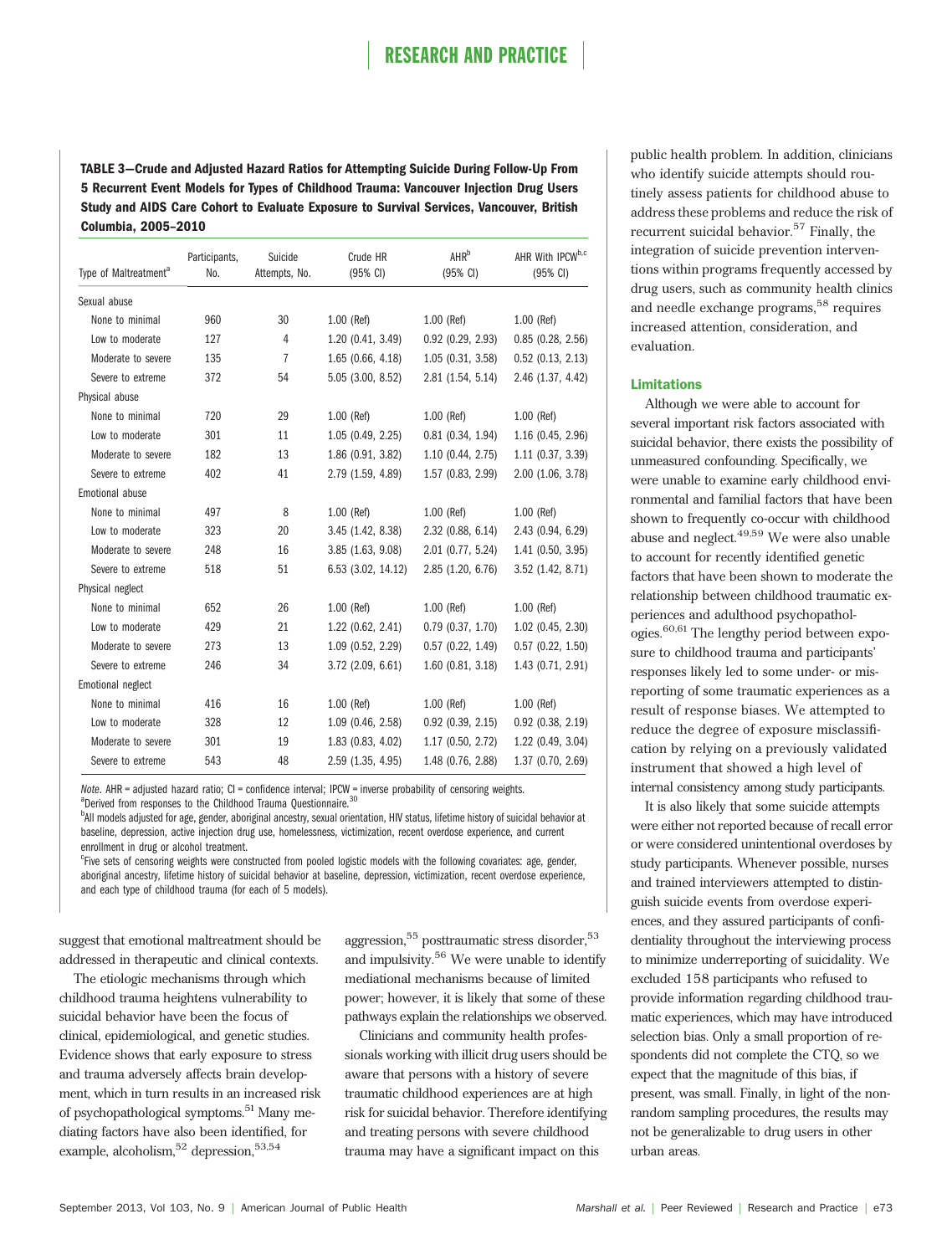### **Conclusions**

Our study adds to a growing body of research suggesting that severe childhood maltreatment confers significant detrimental impacts, including an elevated risk of suicidal behavior in adulthood. Additional research is required to elucidate the etiological mechanisms and mediational pathways that explain these relationships. Continued development and evaluation of effective interventions to prevent suicide in high-risk populations of drug users are required.  $\blacksquare$ 

#### About the Authors

At the time of writing, Brandon D. L. Marshall and Sandro Galea were with the Department of Epidemiology, Mailman School of Public Health, Columbia University, New York, NY. Brandon D. L. Marshall was also with and Evan Wood and Thomas Kerr are with the Urban Health Research Initiative, British Columbia Centre for Excellence in HIV/ AIDS, Vancouver. Evan Wood and Thomas Kerr are also with the Department of Medicine, University of British Columbia, Vancouver.

Correspondence should be sent to Brandon D. L. Marshall, PhD, Dept of Epidemiology, Brown University, Box G-S-121-2, 121 South Main St, Providence, RI 02912 (e-mail: [brandon\\_marshall@brown.edu](mailto:brandon_marshall@brown.edu)). Reprints can be ordered at http://www.ajph.org by clicking the "Reprints" link.

This article was accepted January 23, 2013.

#### **Contributors**

E. Wood and T. Kerr originated the Vancouver Injection Drug Users Study and the AIDS Care Cohort to Evaluate Exposure to Survival Services study and contributed to their development and procurement of funding. B. D. L. Marshall conducted the literature review, designed and conducted the analysis, and directed its implementation, with input from S. Galea and T. Kerr. B. D. L. Marshall wrote the article, and all authors critically revised it, provided important intellectual content, and approved the final version.

#### **Acknowledgments**

This study was funded by the National Institutes of Health (grants R01 DA011591 and R01 DA021525). T. Kerr is also supported by a Senior Scholar Award from the Michael Smith Foundation for Health Research (CI-SCH-085 05-1) and a New Investigator Award from the Canadian Institutes of Health Research (MSH-80J36). At the time of writing, B. D. L. Marshall was supported by a Fellowship Award from the Canadian Institutes of Health Research. E. Wood is supported through a Canada Research Chair.

We thank the study participants for their contribution to the research, as well as current and past investigators and staff. We thank Deborah Graham, Peter Vann, Caitlin Johnston, and Steve Kain for their research and administrative assistance.

### Human Participant Protection

The Vancouver Injection Drug Users Study and AIDS Care Cohort to Evaluate Exposure to Survival Services

study were approved by the University of British Columbia and Providence Health Care Research Institute research ethics boards. All participants provided informed consent.

#### **References**

1. Hawton K, van Heeringen K. Suicide. Lancet. 2009;373(9672):1372-1381.

Statistics Canada. Leading Causes of Death in Canada, 2008. Ottawa, Ontario: Statistics Canada; 2011.

3. Murphy SL, Xu J, Kochanek KD. Deaths: preliminary data for 2010. Natl Vital Stat Rep. 2012;60(4):1-68.

4. Crosby AE, Han B, Ortega LA, Parks SE, Gfroerer J. Suicidal thoughts and behaviors among adults aged  $\ge$ 18 years-United States, 2008-2009. MMWR Surveill Summ. 2011;60(13):1-22.

5. Office of the Surgeon General and National Action Alliance for Suicide Prevention. 2012 National Strategy for Suicide Prevention: Goals and Objectives for Action. Washington, DC: US Department of Health and Human Services; 2012.

6. Malchy B, Enns MW, Young TK, Cox BJ. Suicide among Manitoba's Aboriginal People, 1988 to 1994. CMAJ. 1997;156(8):1133-1138.

7. Cutcliffe JR. Toward an understanding of suicide in First-Nation Canadians. Crisis. 2005;26(3):141-145.

8. Garofalo R, Wolf RC, Wissow LS, Woods ER, Goodman E. Sexual orientation and risk of suicide attempts among a representative sample of youth. Arch Pediatr Adolesc Med. 1999;153(5):487-493.

9. Silenzio VM, Pena JB, Duberstein PR, Cerel J, Knox KL. Sexual orientation and risk factors for suicidal ideation and suicide attempts among adolescents and young adults. Am J Public Health. 2007; 97(11):2017-2019.

10. Remafedi G, French S, Story M, Resnick MD, Blum R. The relationship between suicide risk and sexual orientation: results of a population-based study. Am J Public Health. 1998;88(1):57-60.

11. Darke S, Ross J. Suicide among heroin users: rates, risk factors and methods. Addiction. 2002;97(11): 1383-1394

12. Bohnert AS, Roeder K, Ilgen MA. Unintentional overdose and suicide among substance users: a review of overlap and risk factors. Drug Alcohol Depend. 2010;  $110(3):183-192.$ 

13. Borges G, Walters EE, Kessler RC. Associations of substance use, abuse, and dependence with subsequent suicidal behavior.  $Am J$  Epidemiol. 2000;151(8):781-789.

14. Wilcox HC, Conner KR, Caine ED. Association of alcohol and drug use disorders and completed suicide: an empirical review of cohort studies. Drug Alcohol Depend. 2004;76(suppl):S11-S19.

15. Malbergier A, de Andrade AG. Depressive disorders and suicide attempts in injecting drug users with and without HIV infection. AIDS Care. 2001;13(1):141-150.

16. Johnsson E, Fridell M. Suicide attempts in a cohort of drug abusers: a 5-year follow-up study. Acta Psychiatr Scand. 1997;96(5):362-366.

17. Aharonovich E, Liu X, Nunes E, Hasin DS. Suicide attempts in substance abusers: effects of major depression in relation to substance use disorders. Am J Psychiatry. 2002;159(9):1600-1602.

18. Landheim AS, Bakken K, Vaglum P. What characterizes substance abusers who commit suicide attempts? Factors related to Axis I disorders and patterns of substance use disorders. A study of treatment-seeking substance abusers in Norway. Eur Addict Res. 2006;  $12(2):102-108.$ 

19. Bohnert AS, Roeder KM, Ilgen MA. Suicide attempts and overdoses among adults entering addictions treatment: comparing correlates in a U.S. National Study. Drug Alcohol Depend. 2011;119(1-2):106-112.

20. Maloney E, Degenhardt L, Darke S, Mattick RP, Nelson E. Suicidal behaviour and associated risk factors among opioid-dependent individuals: a case-control study. Addiction. 2007;102(12):1933-1941.

21. Ilgen MA, Harris AH, Moos RH, Tiet QQ. Predictors of a suicide attempt one year after entry into substance use disorder treatment. Alcohol Clin Exp Res. 2007;  $31(4):635-642.$ 

22. Darke S, Ross J, Williamson A, Mills KL, Havard A, Teesson M. Patterns and correlates of attempted suicide by heroin users over a 3-year period: findings from the Australian treatment outcome study. Drug Alcohol Depend. 2007;87(2-3):146-152.

23. Marshall BDL, Galea S, Wood E, Kerr T. Injection methamphetamine use is associated with an increased risk of attempted suicide: a prospective cohort study. Drug Alcohol Depend. 2011;119(1-2):134-137.

24. Lloyd JJ, Ricketts EP, Havens JR, et al. The relationship between lifetime abuse and suicidal ideation in a sample of injection drug users. *J Psychoactive Drugs*. 2007;39(2):159-166.

25. Roy A. Risk factors for attempting suicide in heroin addicts. Suicide Life Threat Behav.  $2010;40(4):416-420$ .

26. Tyndall MW, Currie S, Spittal P, et al. Intensive injection cocaine use as the primary risk factor in the Vancouver HIV-1 epidemic. AIDS. 2003;17(6):887-893.

27. Strathdee SA, Patrick DM, Currie SL, et al. Needle exchange is not enough: lessons from the Vancouver injecting drug use study. AIDS. 1997;11(8):F59--F65.

28. Bernstein DP, Fink L. Childhood Trauma Questionnaire: A Retrospective Self-Report Manual. San Antonio, TX: Psychological Corp; 1998.

29. Scher CD, Stein MB, Asmundson GJ, McCreary DR, Forde DR. The Childhood Trauma Questionnaire in a community sample: psychometric properties and normative data. *J Trauma Stress*. 2001;14(4):843-857.

30. Bernstein DP, Stein JA, Newcomb MD, et al. Development and validation of a brief screening version of the Childhood Trauma Questionnaire. Child Abuse Negl. 2003;27(2):169-190.

31. Ducci F, Roy A, Shen PH, et al. Association of substance use disorders with childhood trauma but not African genetic heritage in an African American cohort. Am J Psychiatry. 2009;166(9):1031-1040.

32. Walton G, Co SJ, Milloy MJ, Qi J, Kerr T, Wood E. High prevalence of childhood emotional, physical and sexual trauma among a Canadian cohort of HIVseropositive illicit drug users. AIDS Care. 2011;23  $(6):714 - 721.$ 

33. Radloff LS. The CES-D scale: a self-report depression scale for research in the general population. Appl Psychol Meas. 1977;1(3):385-401.